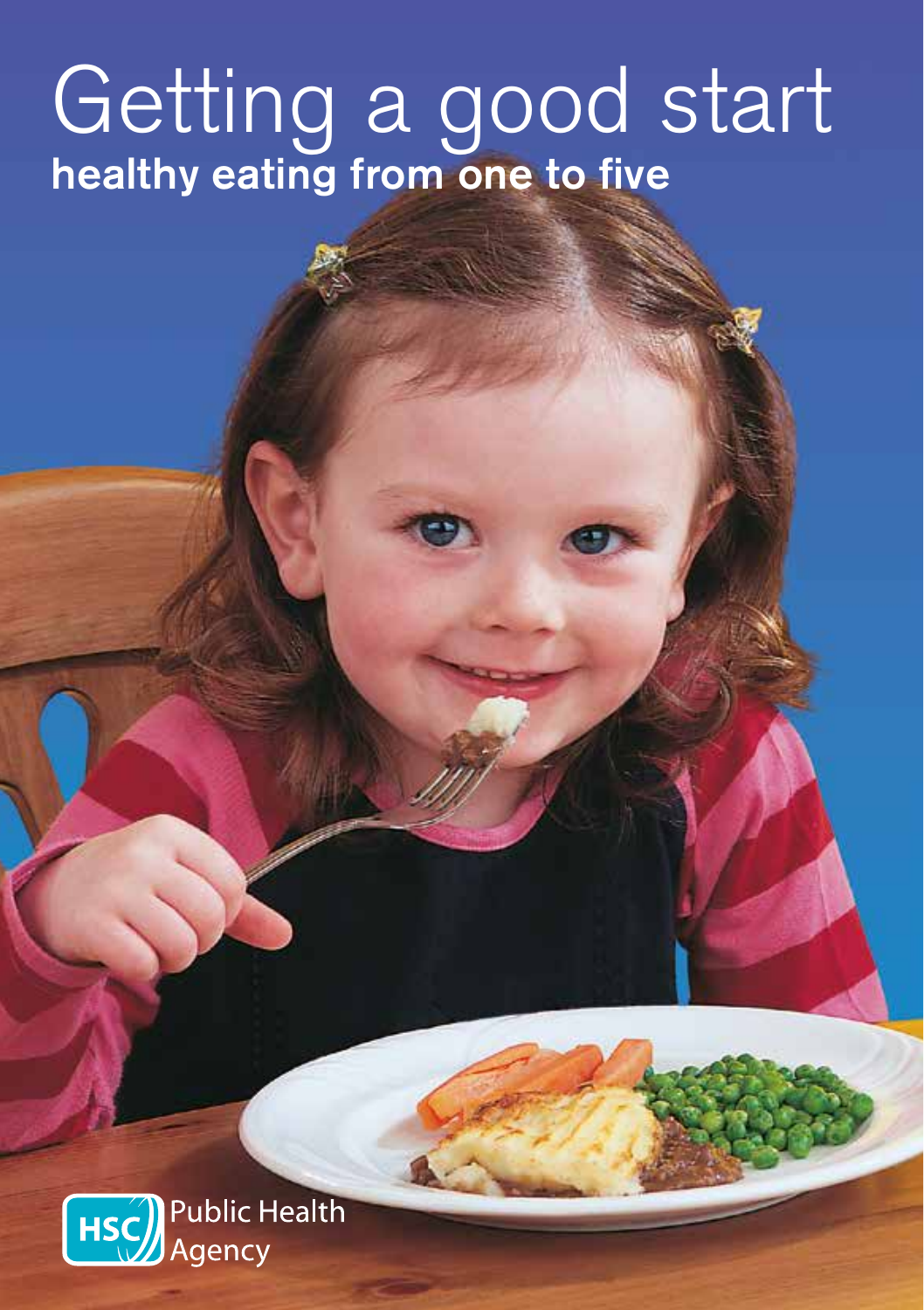# **Getting a good start**

Every parent wants the best start in life for their children. One of the most important things you can do for your child is to ensure that he or she eats a wide variety of foods in the right amounts.

What children eat and drink during their early years can affect their health for many years to come. Encouraging children to develop good eating habits when they are young will also mean they are more likely to eat healthily as they grow up.

By the age of one your child will be joining in family meals. Between the ages of one and five years old, your child will be very active and will be growing and developing rapidly.

The information and advice in this leaflet is based on up-to-date scientific evidence and will help you ensure your child is getting a good start.

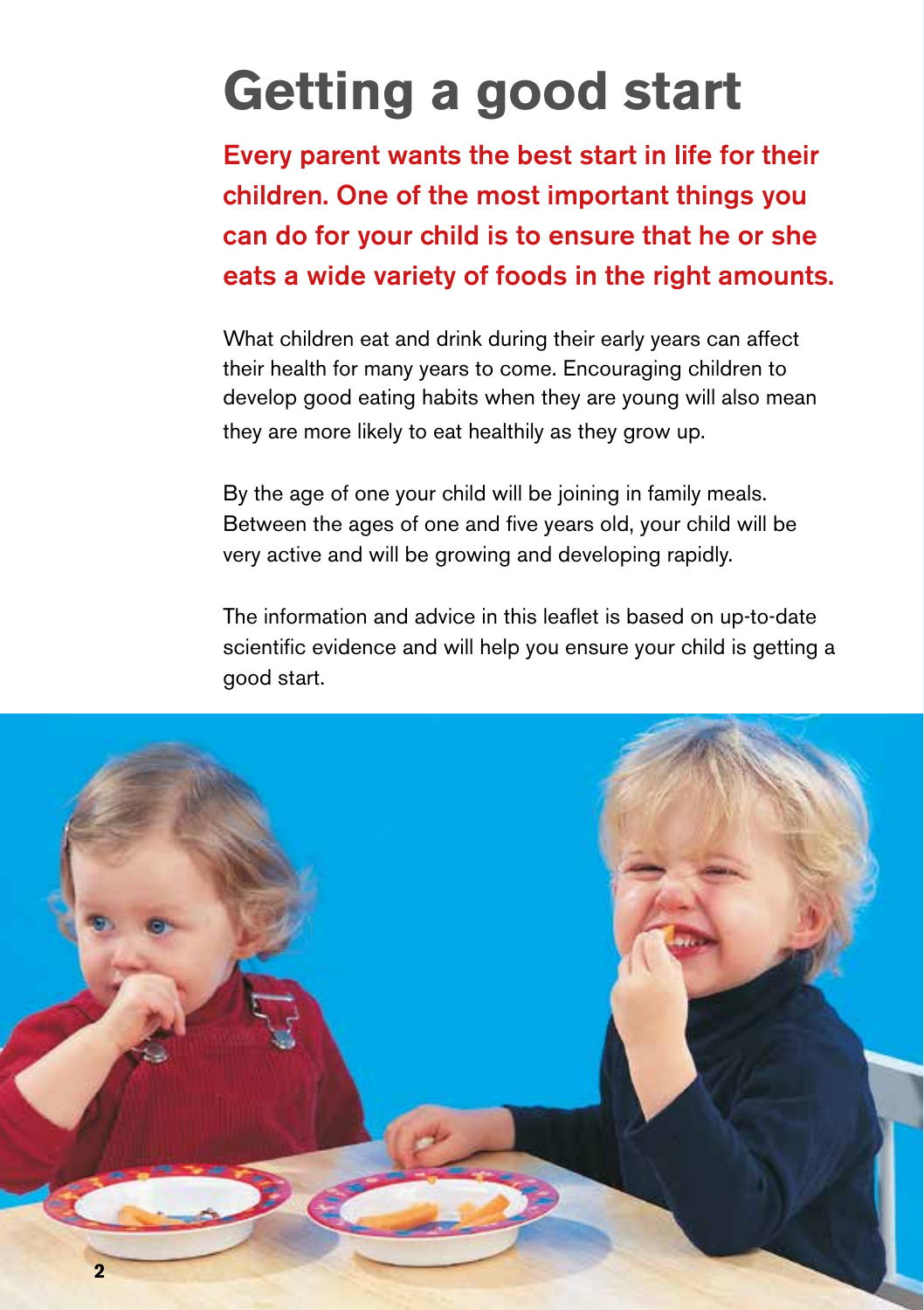## **Healthy eating from one to five**



Healthy eating for young children is not the same as for adults.

Adults are encouraged to eat more fibre and less fat. This results in a diet that is lower in energy (calories) and more filling. However, this advice is not suitable for very young children as they have small stomachs, and so cannot eat large amounts of food at one time.

Children under the age of five need to eat small amounts of food regularly. This is best provided in three small meals every day (breakfast, lunch and tea/ dinner) along with two or three nutritious snacks in

between. Snacks between meals help to ensure that children of this age get all the nourishment they need. To prevent tooth decay, snacks and drinks between meals should be sugar-free where possible (for suggestions refer to pages 12 and 13).

Between the ages of two and five, children can begin **gradually** to eat more foods that are higher in fibre and lower in fat. By the age of five years, your child will be able to follow the healthy eating guidelines, just like the rest of the family.

For good health, children need to eat a wide range of foods to help ensure that they get all the calories, protein, vitamins and minerals needed. This means eating a variety of foods from the five main food groups:

- potatoes, bread, rice, pasta and other starchy carbohydrates;
- fruit and vegetables;
- beans, pulses, fish, eggs, meat and other proteins;
- dairy and alternatives;
- oils and spreads.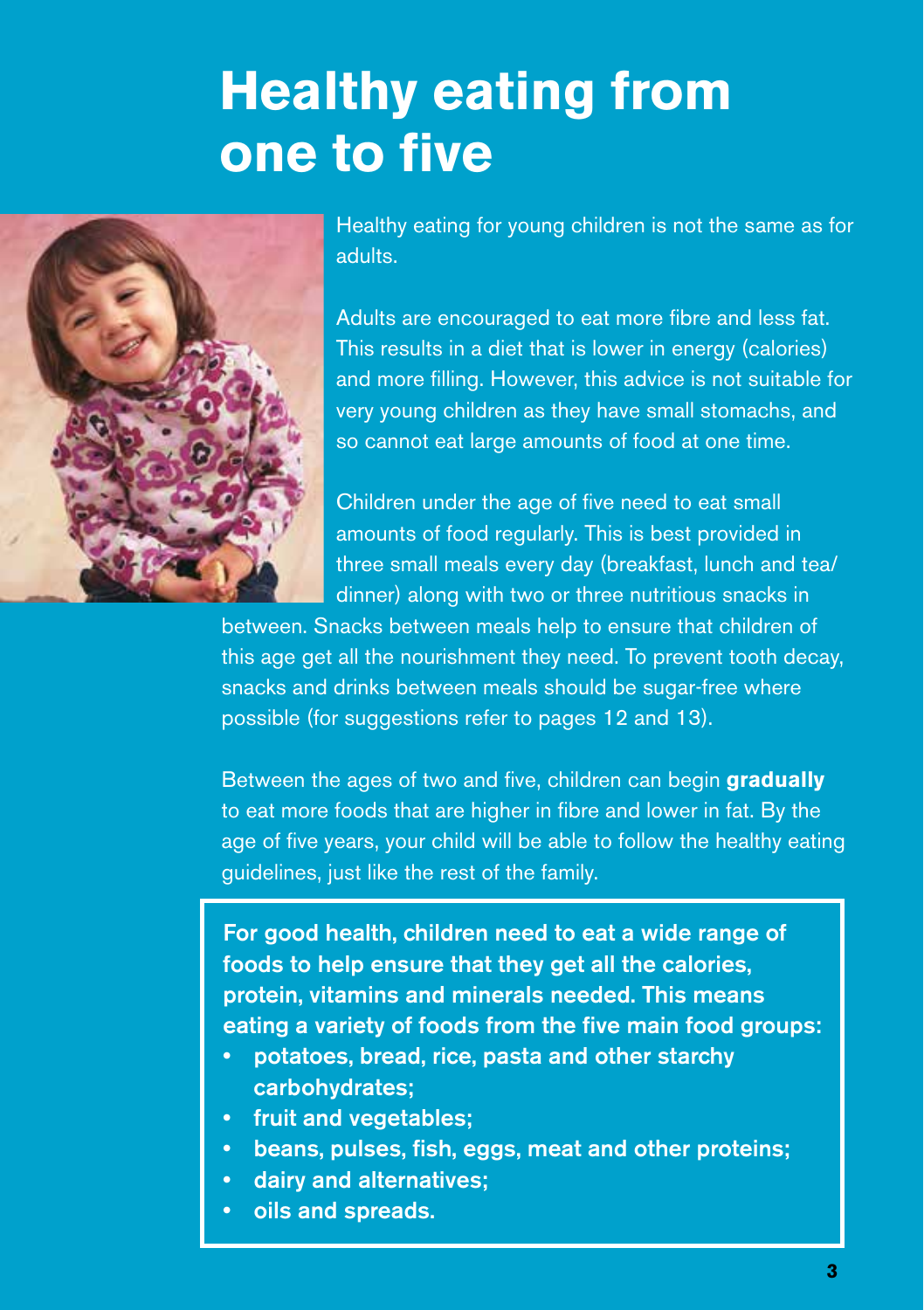# **Potatoes, bread, rice, pasta and other starchy carbohydrates**



**Try to offer something from this group at every meal**

This food group includes a wide variety of foods, which are important sources of energy (calories). They also provide essential B vitamins, which are needed for growth and activity. For more information on vitamins, see page 15.

There are lots of foods to choose from in this group. Try to offer a wide variety so that your child gets used to trying new foods. Choose from:

- boiled, mashed or baked potatoes (chips should be limited to once or twice a week);
- all types of bread, eg white, brown, wholemeal, wheaten, granary, multigrain, soda bread, potato bread, rolls, baps, chapattis, tortilla bread, pitta bread, naan bread;
- pasta, noodles and rice (varieties without added flavouring are lower in salt);
- breakfast cereals, eg Weetabix, Ready Brek, porridge oats, Corn Flakes, Rice Krispies. Try to avoid those with added sugar, honey or chocolate to help prevent tooth decay;
- plain or wheaten scones, pancakes, crumpets, bread muffins, oatcakes, savoury crackers, crispbreads.

Foods from this group also contain fibre, which is essential for healthy bowels. Try to include a variety of white, brown and wholegrain types. Offering only wholegrain varieties of these foods will fill your child up too quickly without providing all the nutrients and energy (calories) needed and may also cause constipation if your child is not drinking enough fluid. Remember to give your child regular drinks – refer to page 13 for more information on suitable drinks.

It is important to have at least one food from this group at each meal. For example, a small bowl of cereal for breakfast, bread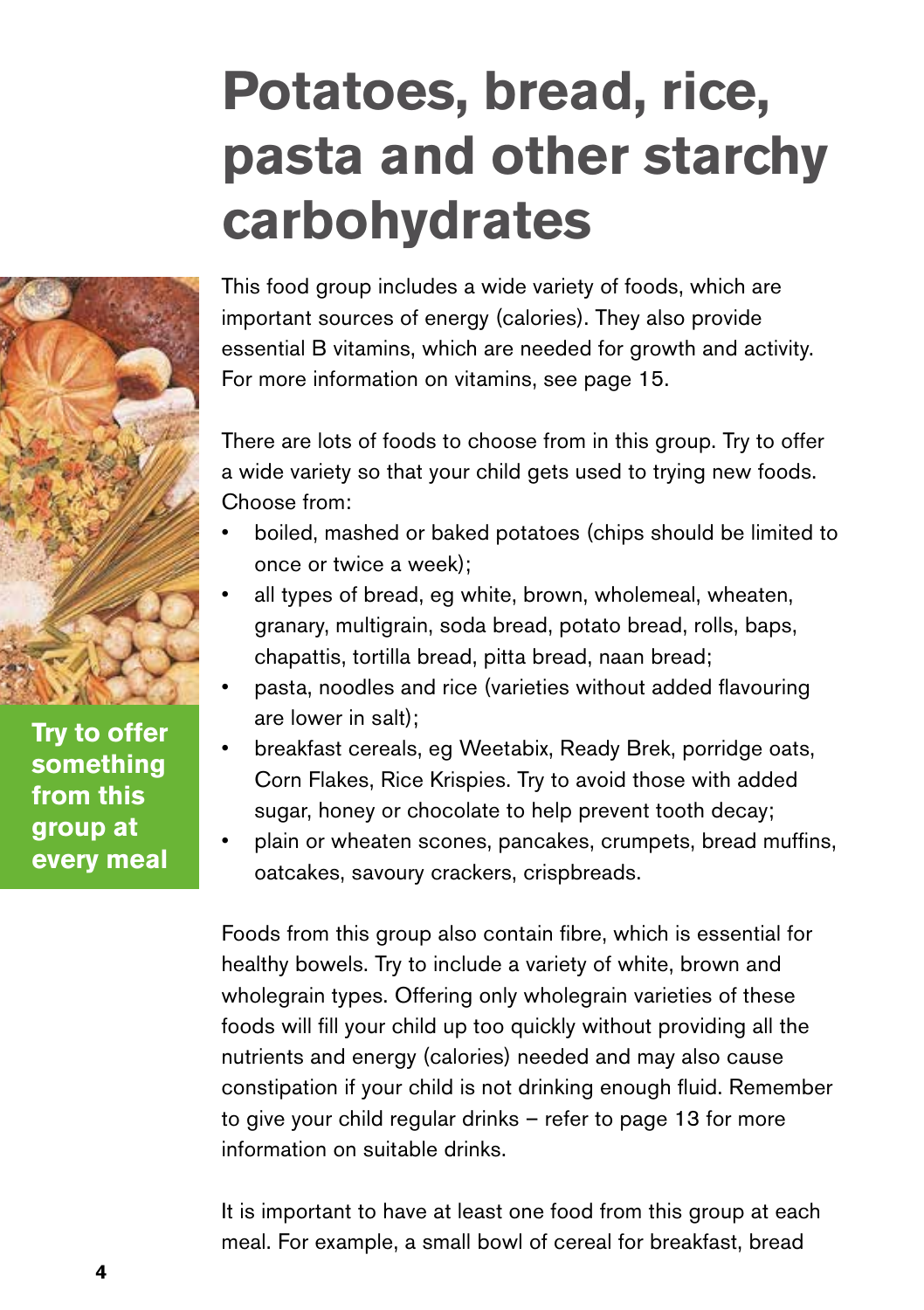used to make a sandwich at lunch/tea time, or the pasta part of a main dish for dinner time (also refer to the *Sample menu* page 11). The amount needed of these foods will vary between children, and may even vary from day to day. Be guided by your child's appetite but don't let them fill up on these foods alone. Small servings of most of these foods also make good snacks between meals. Avoid sugary spreads, including jam, honey, marmalade or chocolate spread as these are harmful to teeth.

### **Some snack ideas to try:**

- fingers of toast or crispbread with a thin spread of cream cheese, nut butter or hummus.;
- breakfast cereal (choose one without added sugar, honey or chocolate) with milk;
- small sandwiches with suitable sugar-free fillings (refer to page 13 for some suggestions);
- rice cakes or breadsticks (unsalted where possible).

It is better not to offer cereal bars or sweetened breads and pastries, eg pancakes, scones, fruit bread, malt loaf, brioche, croissants and Danish pastries as these contain a lot of sugar and/or fat and salt. Instead, try to offer plain snacks that are low in sugar, such as those listed above.

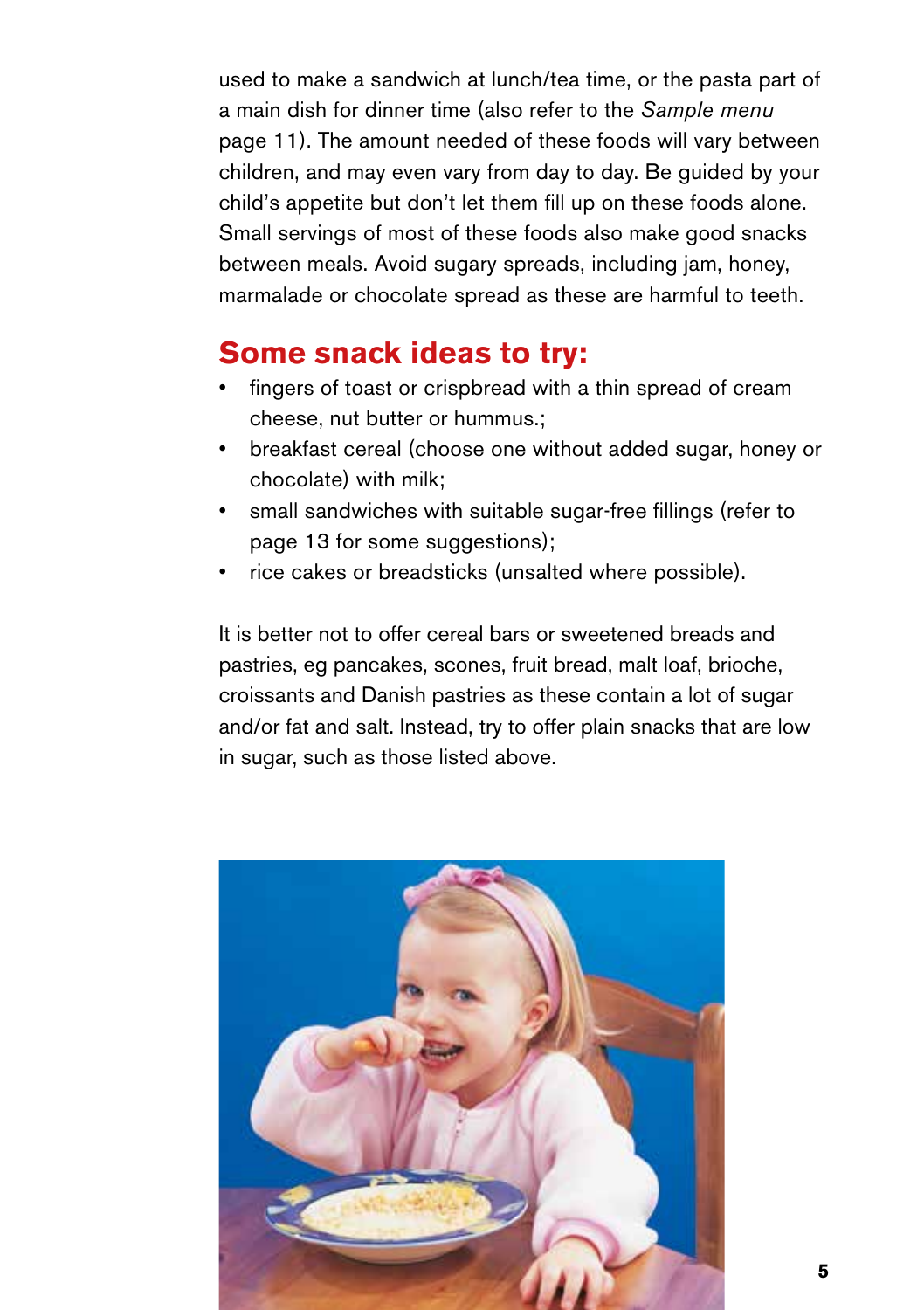### **Fruit and vegetables**

Fruit and vegetables are important sources of vitamins (especially vitamin C) and fibre. Dark green vegetables also provide iron.

This group includes all fruit and vegetables. Frozen fruit and vegetables are just as good as fresh. Canned varieties and fruit pots are also useful - choose fruit in natural juice and vegetables without added sugar or salt. Dried fruit and pure fruit juices should be kept to meals so that they are less damaging to your child's teeth. Remember that pure fruit juices can only be counted once towards the five a day target (no matter how much is drunk). Potatoes are not included in this group.

Health professionals recommend that we all eat at least five portions of fruit and vegetables each day. For young children, this means a total of five 'child-sized' portions. Examples of one child-sized portion are:

- $1/2$  apple or  $1/2$  pear or  $1/2$  banana or  $1/2$  orange;
- 1 tbsp fruit salad, tinned or stewed fruit;
- $\bullet$   $\rightarrow$   $\frac{1}{2}$  cup of strawberries or grapes;
- 1 tbsp cooked vegetables;
- 1 tbsp chopped raw or salad vegetables.

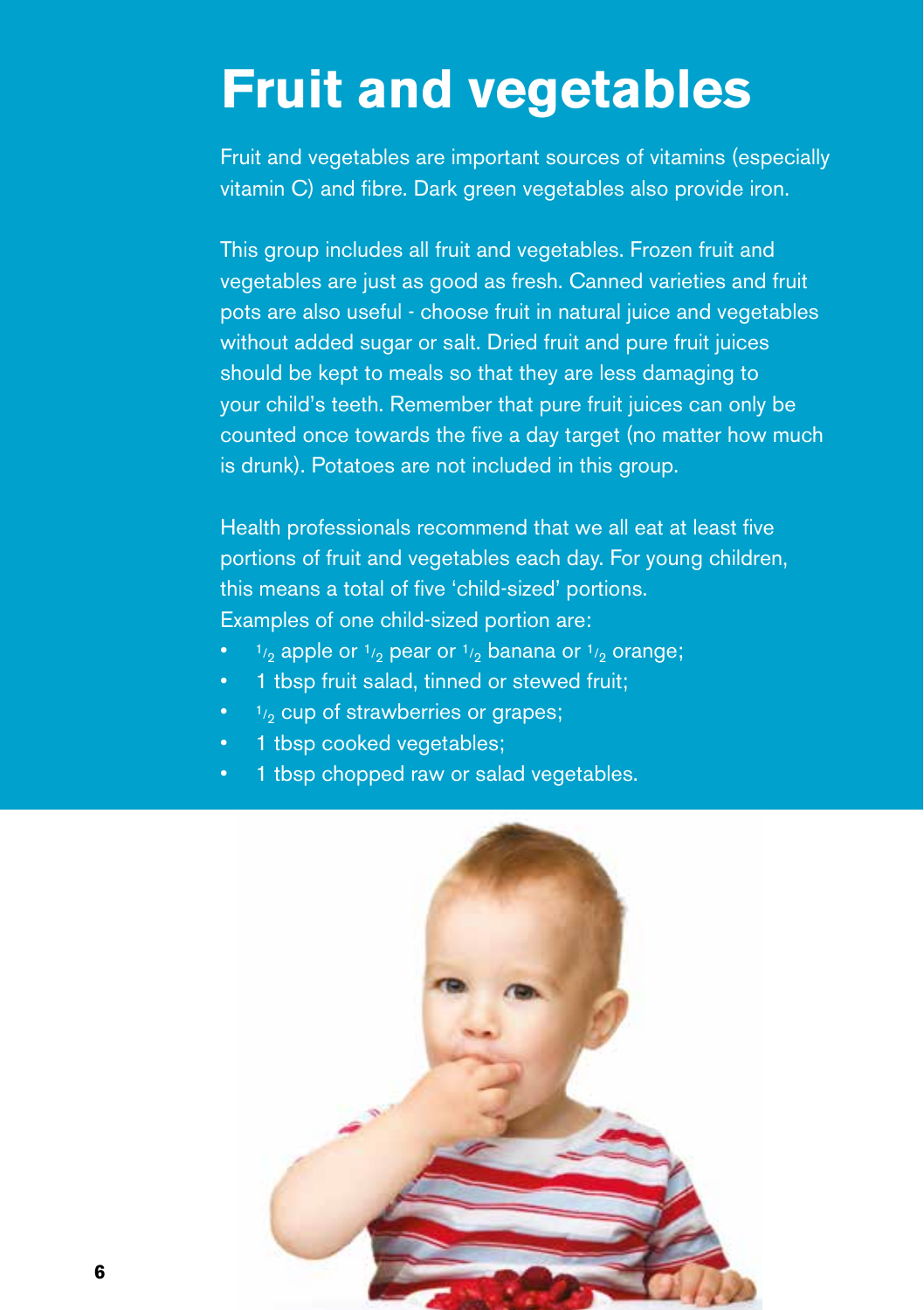

**Try to include a total of 5 child-sized portions**

To meet this target, try to offer some fruit and/or vegetables at each meal and for between-meal snacks (see the *Sample menu* page 11).

Encourage your child to eat a variety of fruit and vegetables. Allow them to enjoy their favourites, but keep trying those they don't like so well in small amounts from time to time. Most children need to try new foods several times before they accept them.

If your child refuses to eat any vegetables, don't make a fuss. Children often enjoy them as part of other dishes, eg in soup or stew. Children who don't like vegetables may be happy to eat more fruit.

Young children are influenced by what they see around them - so try to show them that you enjoy fruit and vegetables!

### **Some ideas to try:**

- add frozen vegetables, eg peas or sweetcorn, to rice or pasta 3-4 minutes before the end of cooking;
- mix mashed carrots, parsnips or turnip with mashed potato;
- add extra vegetables to stews and casseroles;
- add chopped fresh fruit or fruit tinned in natural juice to yogurt;
- add stewed fruit, eg apple or plums to milk puddings;
- offer chunks of fruit and vegetables as a snack between meals.

**To reduce the risk of choking, cut up smaller fruits and vegetables like grapes and cherry tomatoes.**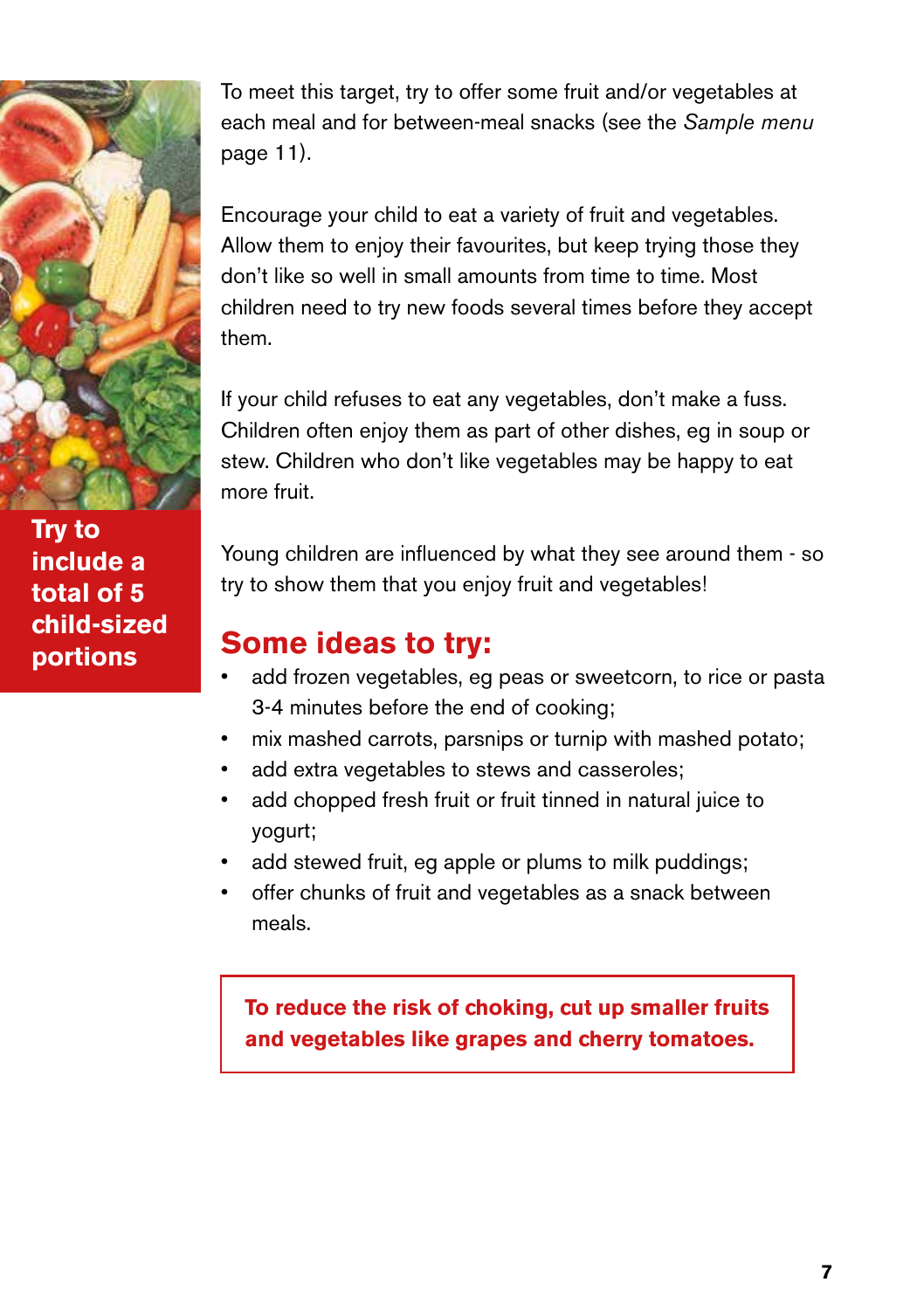## **Beans, pulses, fish, eggs, meat and other proteins**

**Try to include at least 2 servings from this group each day**

These foods are excellent sources of protein, which is essential for growth and development. They also provide important vitamins and some are also a rich source of iron.

This group includes:

- beans and other pulses including lentils, chickpeas, baked beans, kidney beans, butter beans;
- fish, white fish, oily fish and shellfish (fresh, frozen or canned);
- eggs;
- meat and poultry, including beef, lamb, pork, chicken, turkey, bacon, sausages, burgers, ham;
- nuts, finely chopped or ground or nut butter (unless there is a family history of allergy - see *A word about nuts* opposite);
- soya mince, textured vegetable protein (TVP), bean curd (tofu), Quorn.

Try to give at least two servings from this group each day (refer to the *Sample menu* page 11). To help ensure your child gets enough iron, try to include red meats at least twice a week. Also refer to the section on *Iron* on page 14.

Processed meat products like sausages, burgers and chicken nuggets, contain less protein and iron and more fat and salt, so try not to use these too often.

If your child is having a vegetarian or vegan diet, refer to page 16.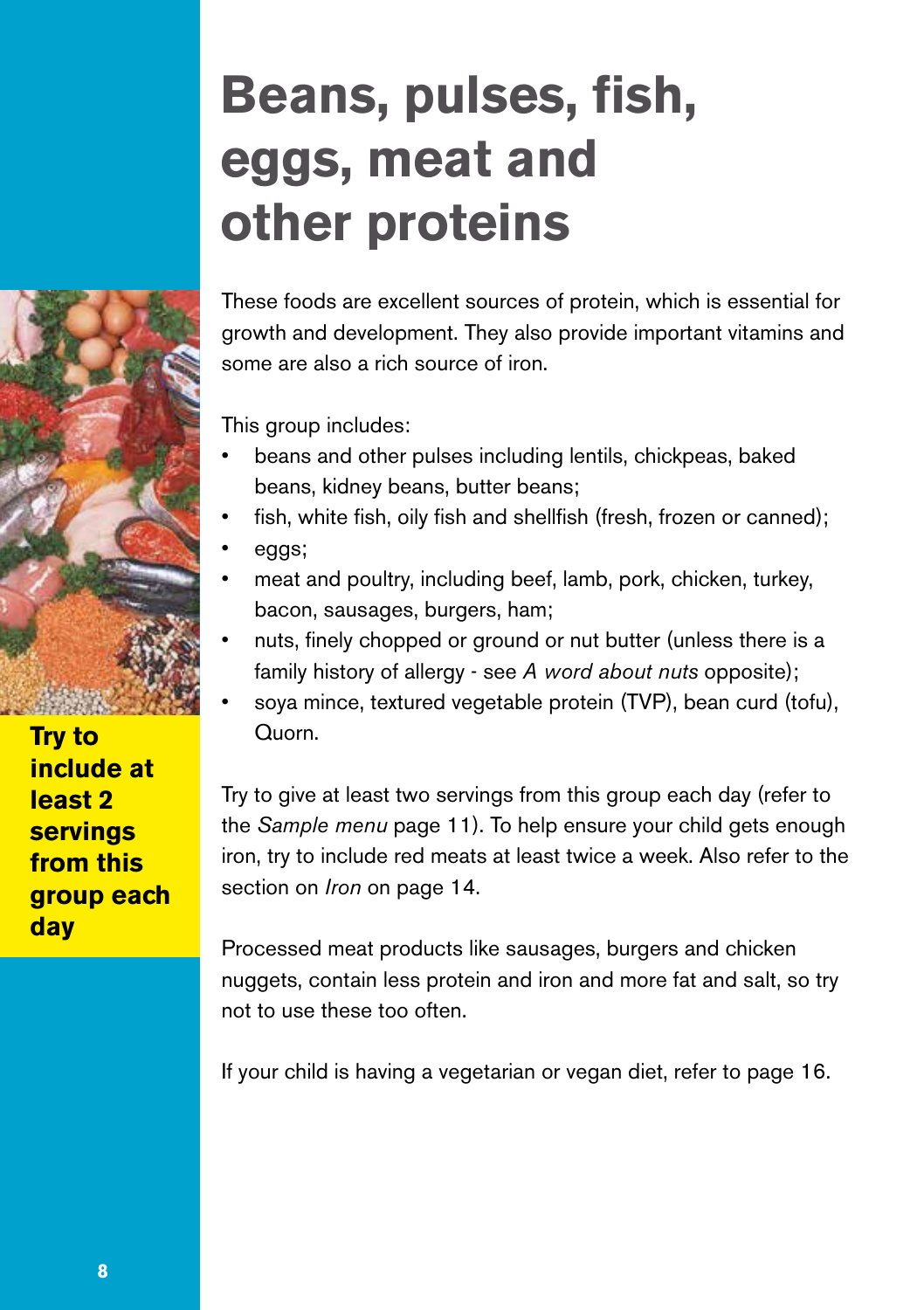

### **Some ideas to try:**

- tuna, sweetcorn and pasta bake with sliced tomatoes;
- lentil curry served with natural yogurt and boiled rice;
- egg fried rice with veg;
- pork pieces casseroled with pineapple and peppers, with boiled rice;
- chicken portions casseroled with leeks and carrots, with mashed potatoes;
- bolognese mince and spaghetti with green beans;
- fish in white sauce or ovenbaked fish in breadcrumbs with boiled potatoes and mixed vegetables;
- boiled ham with cabbage, champ and parsley sauce;
- vegetable lasagne with peas:
- cheese omelette with sliced tomatoes.

### **A word about nuts**

**Safety:** Whole nuts are unsuitable for children under five years because of the risk of choking.

**Nut allergy:** Products containing nuts are safe for most children. If there is a history of conditions such as asthma, eczema or hay fever in the family (ie parents, brothers or sisters), speak to your GP, health visitor or medical allergy specialist before giving nuts to the child for the first time.

**If you are concerned about your child's diet because of an allergy, ask your GP to refer you to your local Registered Dietitian.**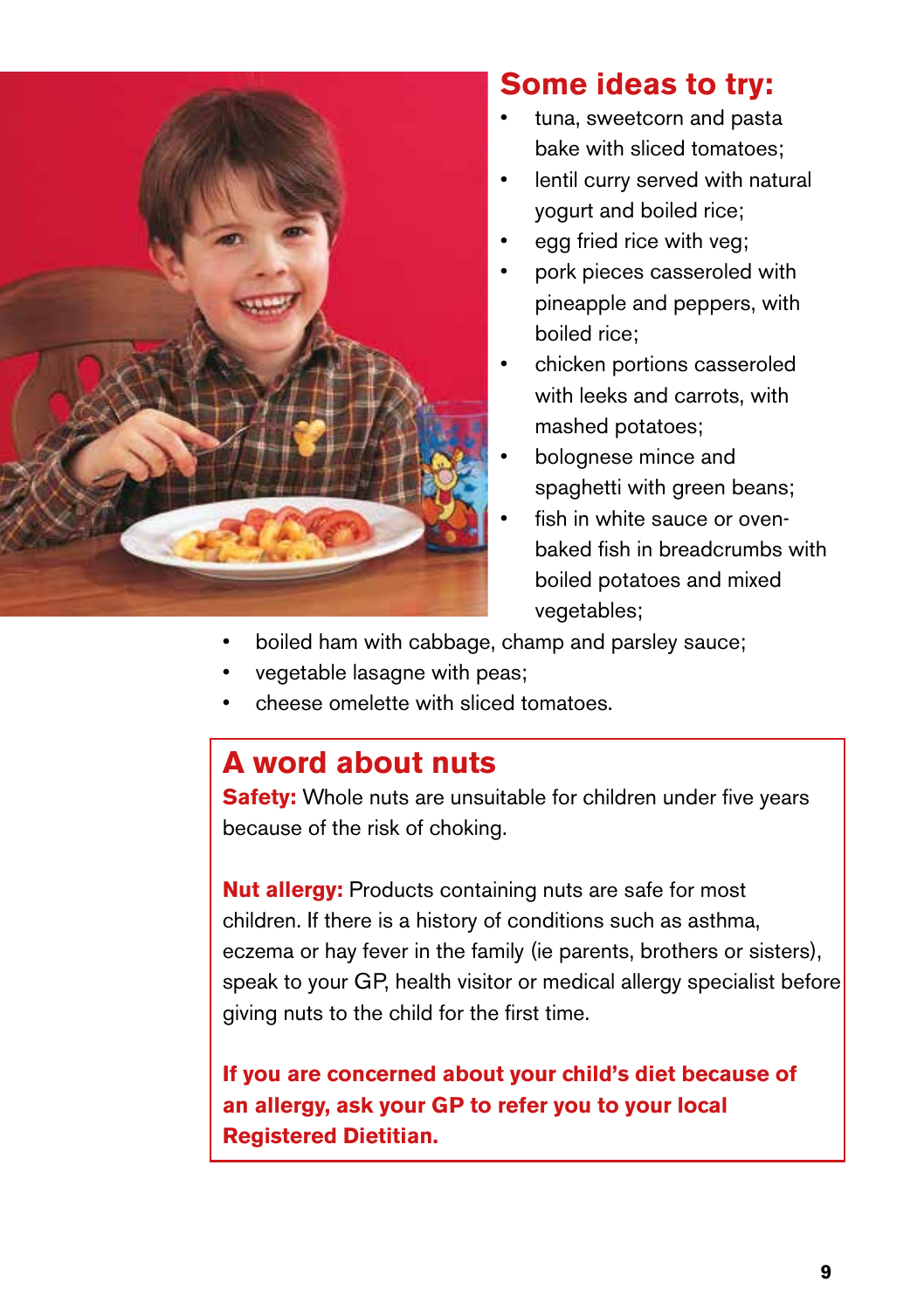

**Try to offer at least 350ml of milk or 2 or 3 other servings from this group each day**

# **Dairy and alternatives**

Milk and foods made from it provide energy (calories), protein for growth and essential vitamins and minerals for strong bones.

This group includes milk and foods made from it, such as cheese and yogurt. It doesn't include butter or cream.

Try to offer at least 350ml of milk each day (but not more than 600ml). If your child does not like drinking milk, offering 2 or 3 portions of other foods from this group will be just as good. For example one portion is:

- 25g (1oz) of hard cheese; or
- 125g carton of yogurt; or
- a bowl of milk pudding.

After the age of one, your child can take whole cows' milk to drink instead of infant formula milk or follow-on formula milk. If you are breastfeeding, you can continue to do so or else switch to cows' milk. By the age of one all drinks, apart from breastmilk, should be given from a cup and a feeding bottle should no longer be used (refer to *What about drinks?* page 13).

Between the ages of one and two, children who are not being breastfed should have whole milk. Children over two years may be given semi-skimmed milk, provided they are eating a wide variety of foods and are growing well. **Skimmed milk should not be given to children under five years.**

**Soya formula should not be used unless your child is following a vegan diet or it has been recommended by your doctor.** 

### **Some ideas to try:**

- grated cheese on spaghetti;
- white sauce with fish or chicken;
- melted cheese on toast:
- milk pudding, such as custard, rice pudding or semolina;
- yogurt poured over fresh fruit or fruit tinned in its own juice.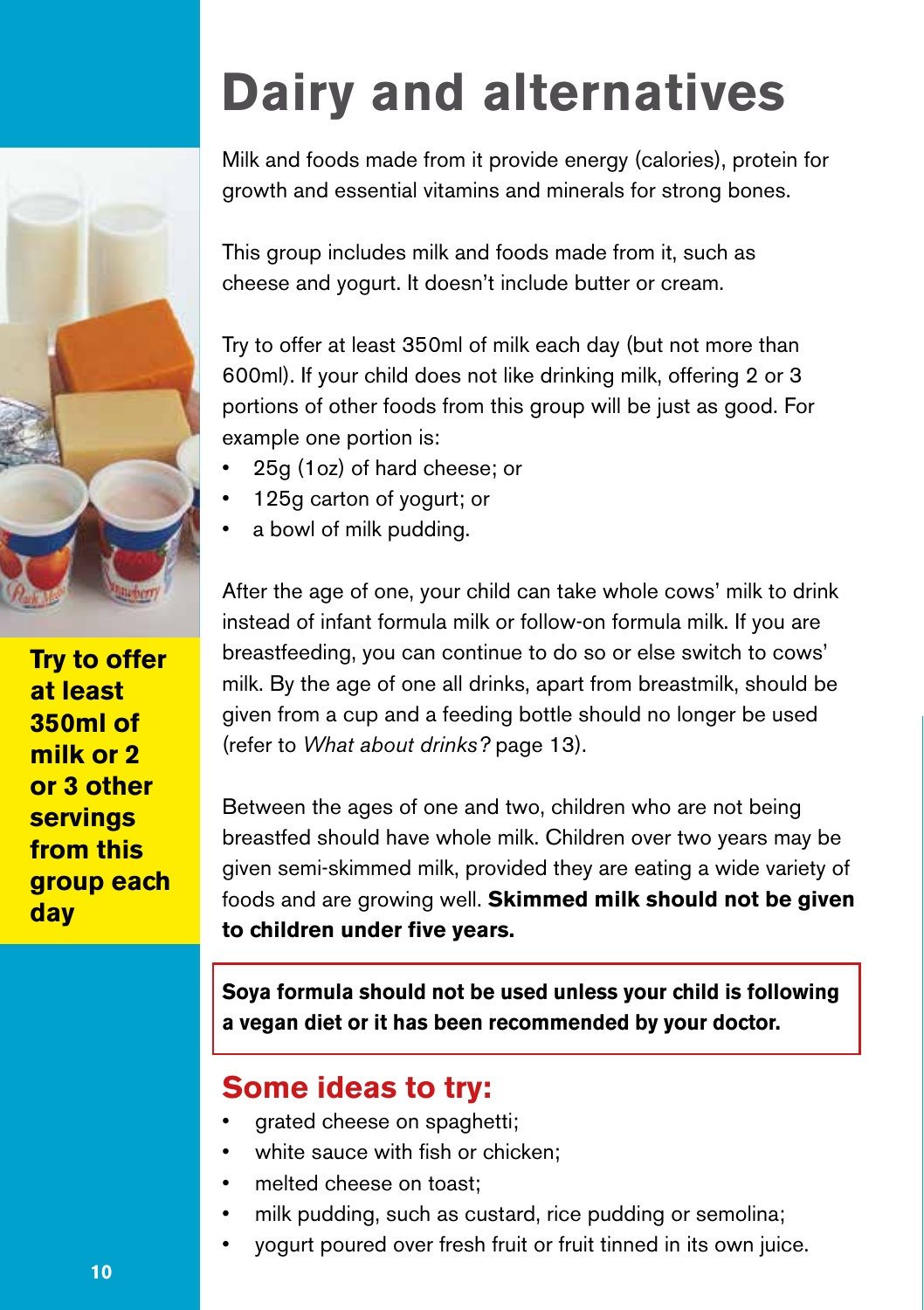# **Oils and spreads**

Getting enough healthy fats is essential for growth and development. Young children, in particular, need enough fat in their diet to help the brain and nervous system develop normally. The best fats to use are unsaturated oils and spreads such as rapeseed, olive or sunflower.



### **Sample menu for one day**

| <b>Breakfast</b>   | Cereal with milk<br>Small cup of pure orange juice, well diluted (refer<br>to What about drinks? page 13) |  |
|--------------------|-----------------------------------------------------------------------------------------------------------|--|
| <b>Mid-morning</b> | Breadsticks with dip such as peanut butter or hummus                                                      |  |
| <b>Lunch</b>       | Carrot and lentil soup with fingers of toast<br>Yogurt                                                    |  |
| <b>Tea/dinner</b>  | Beef, carrot and turnip casserole served with<br>boiled potato<br>1 kiwi fruit                            |  |
| <b>Supper</b>      | 1 slice of toast with <sup>1</sup> /2 banana<br>Small cup of milk                                         |  |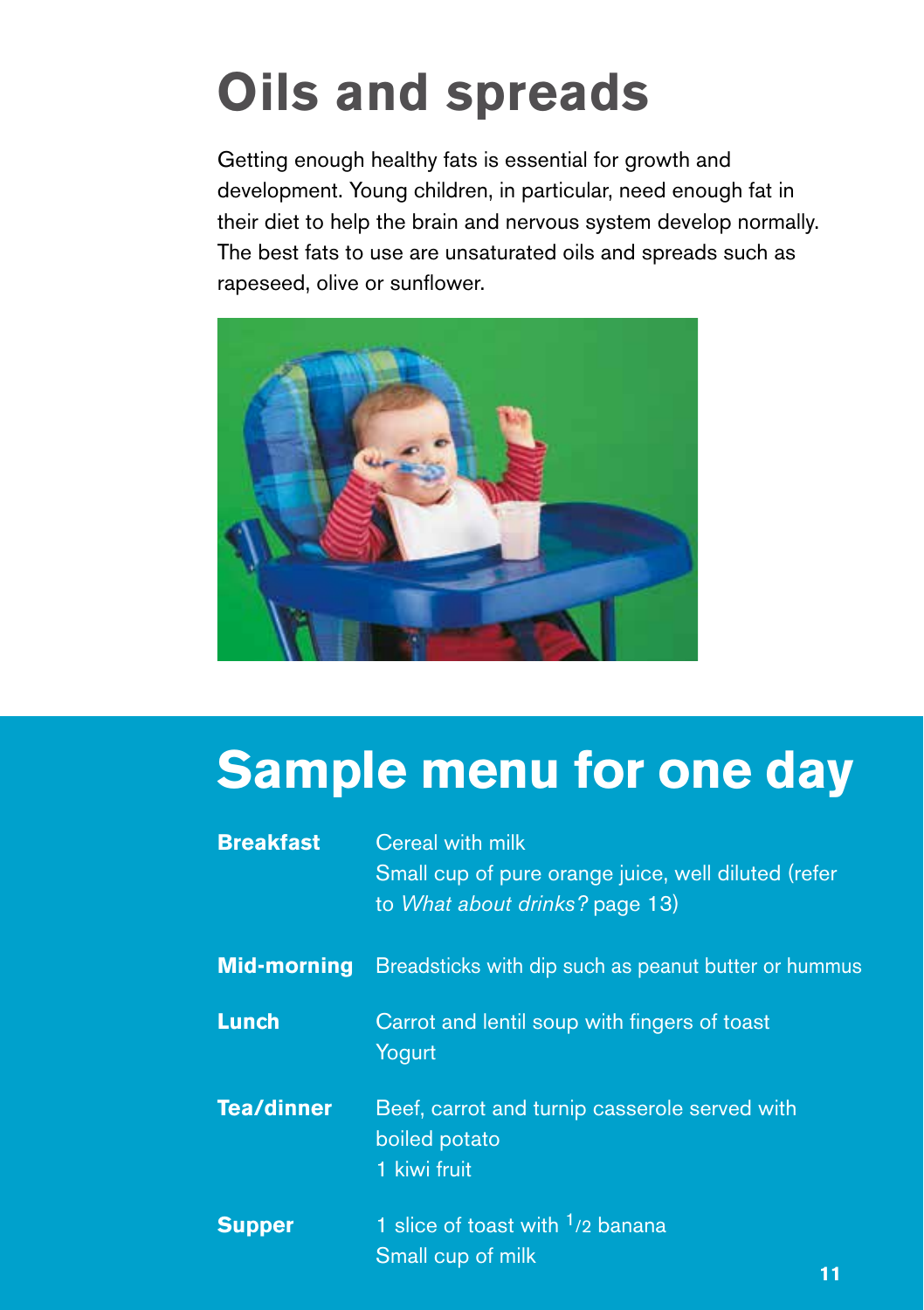## **Snacks**

Small snacks between meals are important for young children. The best snacks are those which are sugar-free or low in added sugar and packed with nutrients.

Foods and drinks which are high in sugar, eg sweets, biscuits, sweetened yogurts and desserts, can cause tooth decay. These foods are most damaging to teeth when they are taken between meals. This doesn't mean that they should never be taken, but they are less damaging to teeth if they are taken at the end of meals.

Try to offer a variety of snacks from the list below.



#### **Fruit**

Offer chopped grapes, apples, bananas, pears, kiwi fruit and other seasonal fruits. Dried fruit is not recommended as a snack between meals as it contains concentrated sugar and may cause tooth decay. However, it can be included in main meals.

#### **Raw vegetables**

Carrot, cucumber, celery and tomato can all be sliced up or cut into sticks to make handy nibbles.

### **Yogurt or fromage frais**

Chopped fruit (eg banana, apple or mandarin orange) can be added to unsweetened yogurt or plain fromage

frais. Fruit tinned in its own juice (rather than syrup) can also be used.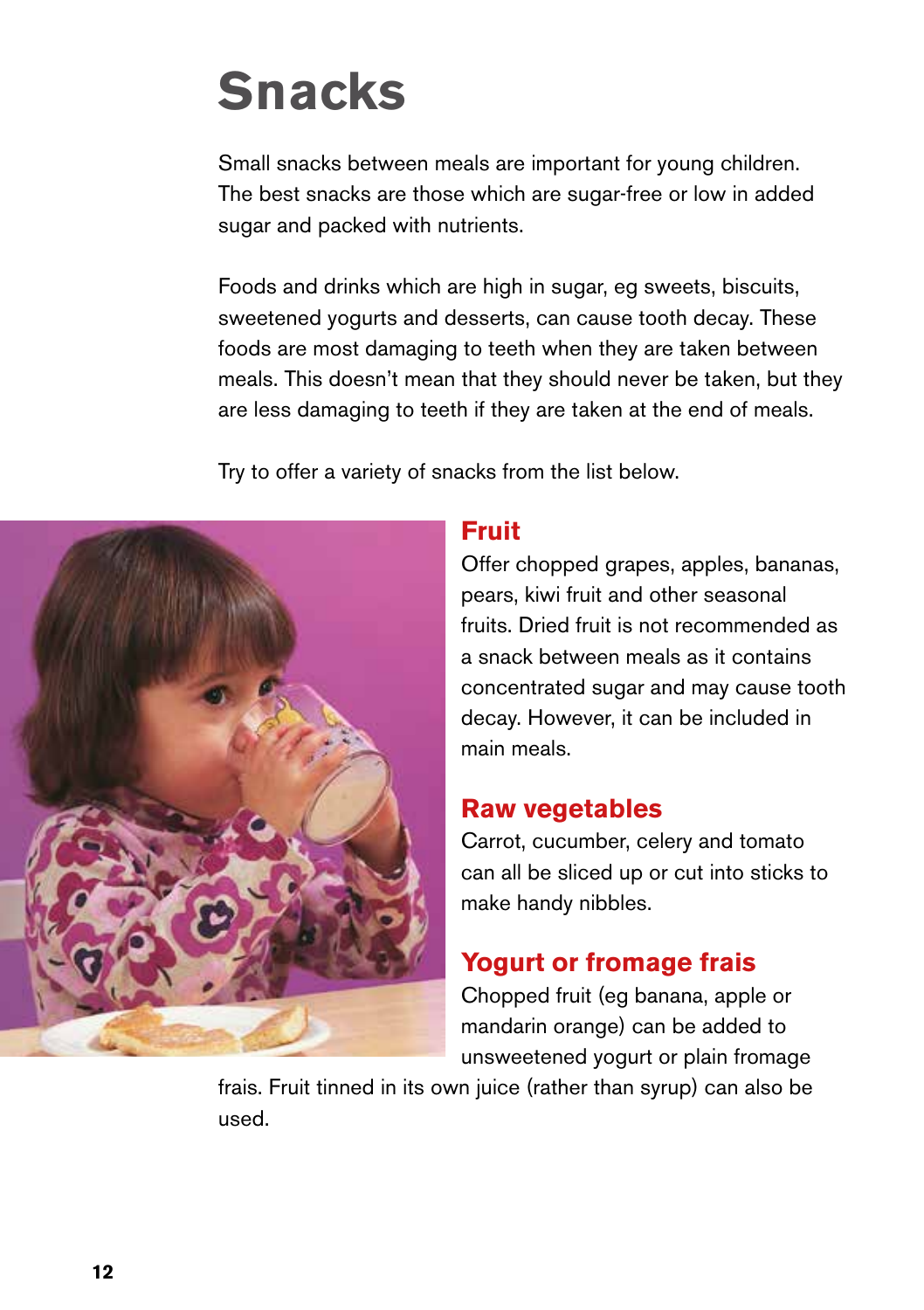#### **Bread-based snacks**

Choose from wheaten, wholemeal, white, granary or soda bread, French baguette, pitta bread, English muffins or potato bread.

#### **Sandwiches**

Suitable fillings include banana, nut butter, hummus, cheese spread, egg, tomato, tuna and lean meat such as ham, chicken or turkey.

#### **Cereal and milk**

Try the low sugar varieties, eg Weetabix, Cornflakes, Ready Brek, porridge.

## **What about drinks?**

By the age of one year all drinks (other than breastmilk) should be given from a cup and a feeding bottle should no longer be used. This is important as using a bottle can slow down your child's speech development and can also cause tooth decay, especially with sweetened drinks.

Milk or water are the recommended drinks for young children.

Pure unsweetened fruit juice, well diluted (one part juice to ten parts water) can occasionally be taken at main meals, but is not recommended between meals.



Ordinary and diet varieties of squashes, juices, colas, lemonades and fizzy drinks are not recommended. If used, they should be kept to main meals. Squashes and juices should be well diluted.

Tea and coffee should not be given to children under five, as it reduces the absorption of iron from foods and can increase the risk of anaemia. Tea and coffee also contain caffeine, which is unsuitable for children.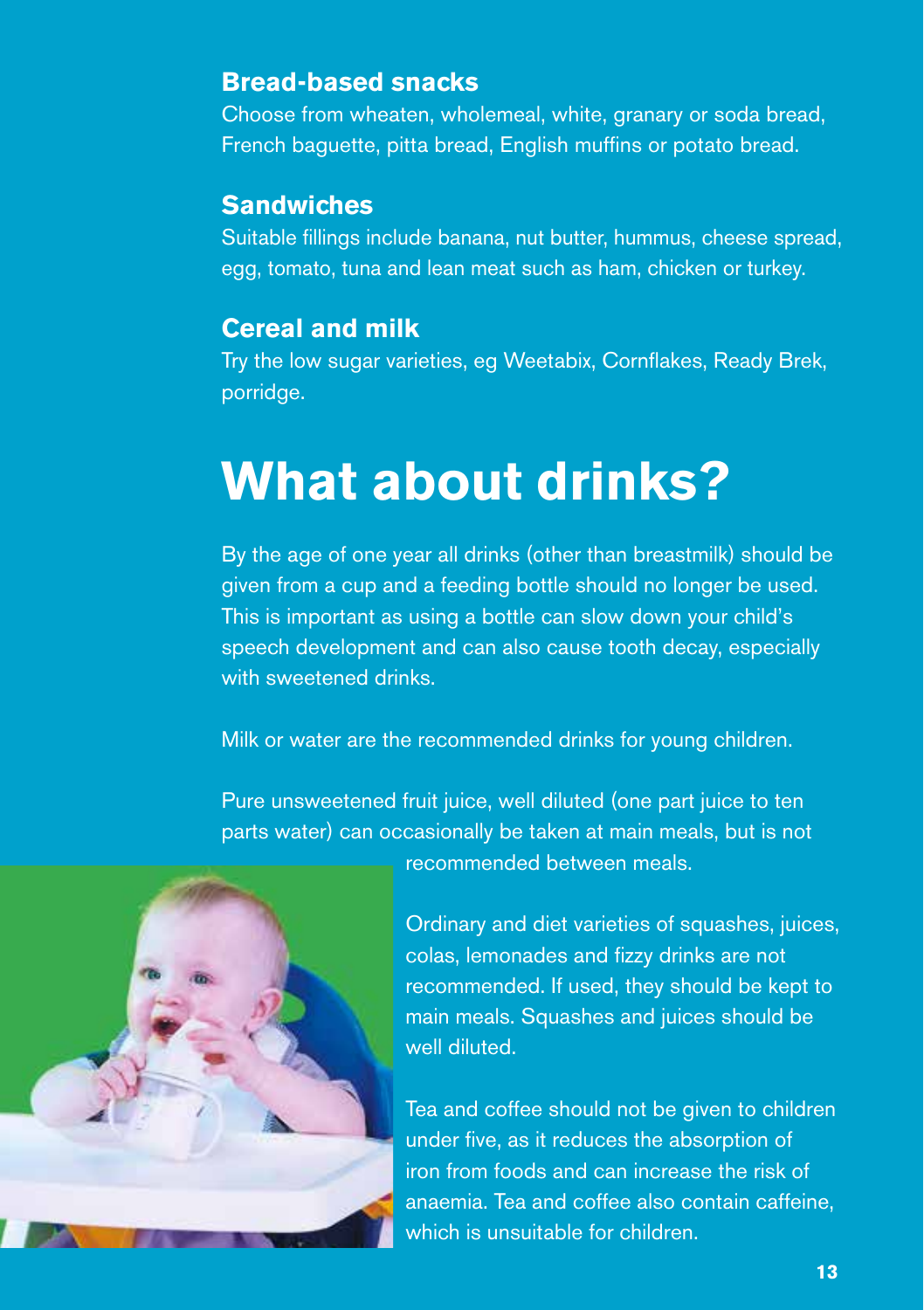## **Iron**

Iron is essential for your child's health. Too little iron causes anaemia, which can affect your child's development.



Try to offer some foods that contain iron every day (see the boxes below). The best source of iron is from animal foods as it is in a form that can be easily used by the body.

A variety of other foods, eg vegetables and cereals are also useful sources of iron. The iron in these foods is not so easily used by the body, however having some vitamin C rich foods like tomatoes, broccoli or strawberries at the same meal helps the absorption of iron.

Try to give your child red meat (beef, pork or lamb) at least twice a week. If your child doesn't eat any meat or fish, make sure you offer plenty of other sources of iron and add a good source of vitamin C.

#### **Good sources of iron**

- Lean beef, lamb, pork
- Gammon, lean bacon, ham
- Tinned sardines, pilchards, mackerel, tuna
- Chicken or turkey, especially dark meat
- Breakfast cereal with added iron (check the label)\*
- Eggs\*
- Nuts and seeds\*
- Peas, beans, lentils\*
- Tofu (bean curd)\*
- Dried fruit such as apricots, prunes, raisins, sultanas\*
- Bread\*
- Broccoli, spring greens\*

**\*It's best to eat some fruit and vegetables rich in vitamin C to help the body use this source of iron.** 

**If you are concerned about your child not having enough iron, you can ask your GP to refer you to your local Registered Dietitian for further advice.**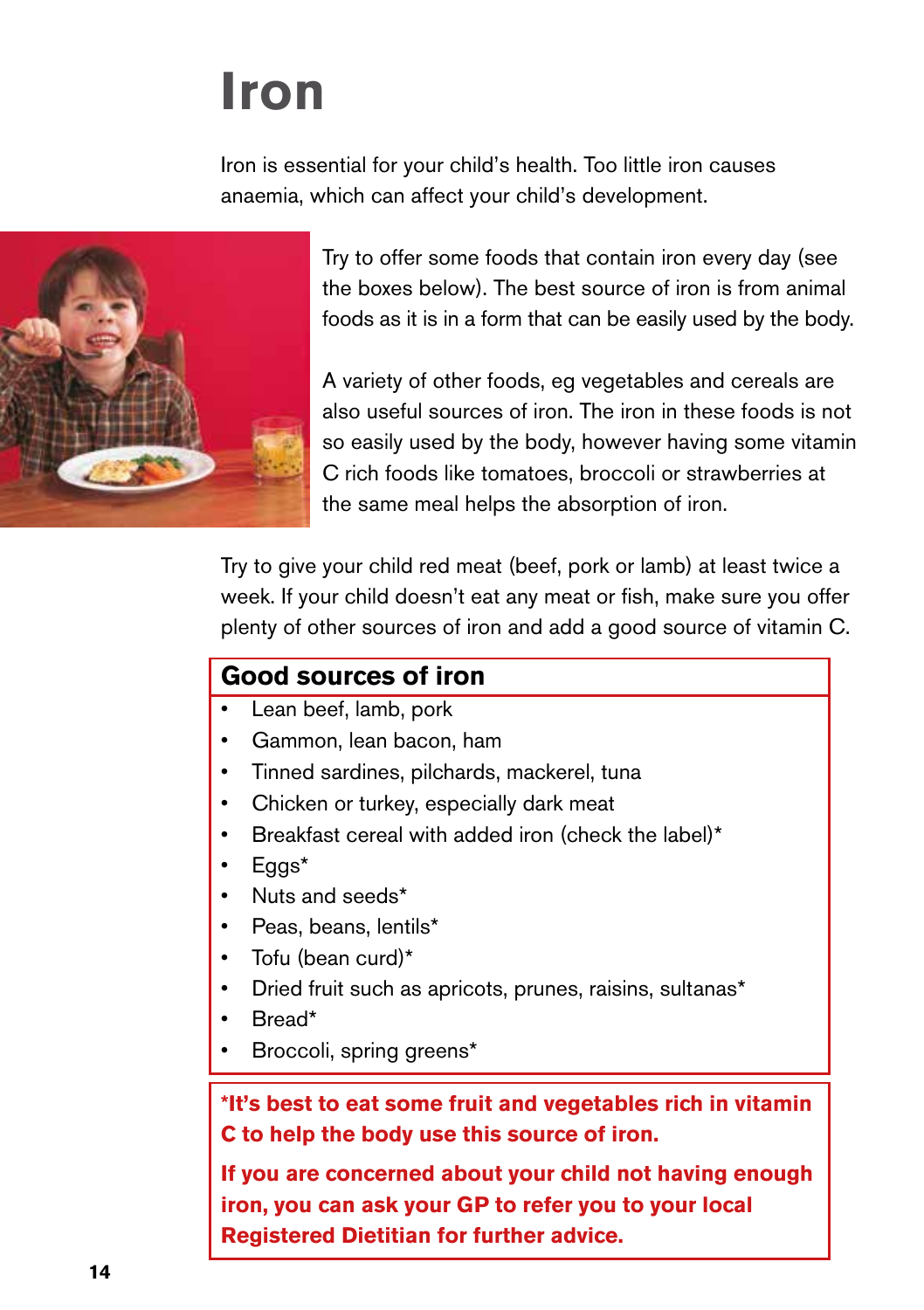# **Vitamins**

Giving your child a wide variety of foods from the five main food groups outlined on pages 4-11 will help to ensure that your child gets all the vitamins needed for healthy growth and development.

Health professionals advise that all children at this age should be given a supplement of vitamins A, C and D, which should be continued until they are at least five years old. Ask your health visitor about this. For more information on vitamin D please see *Vitamin D and you* leaflet.

Parents who have children under 4 years or women who are pregnant and on benefits or pregnant and under 18 are entitled to the Healthy Start vouchers. The free vouchers can be exchanged for milk, fruit, vegetables and infant formula. You can also get free vitamins. Visit **www.healthystart.nhs.uk** or ask a health professional for more information.

It is more difficult for children following a vegan diet to get all the vitamins they need. Therefore they should also be given supplements of vitamin B12 and riboflavin (another B vitamin).

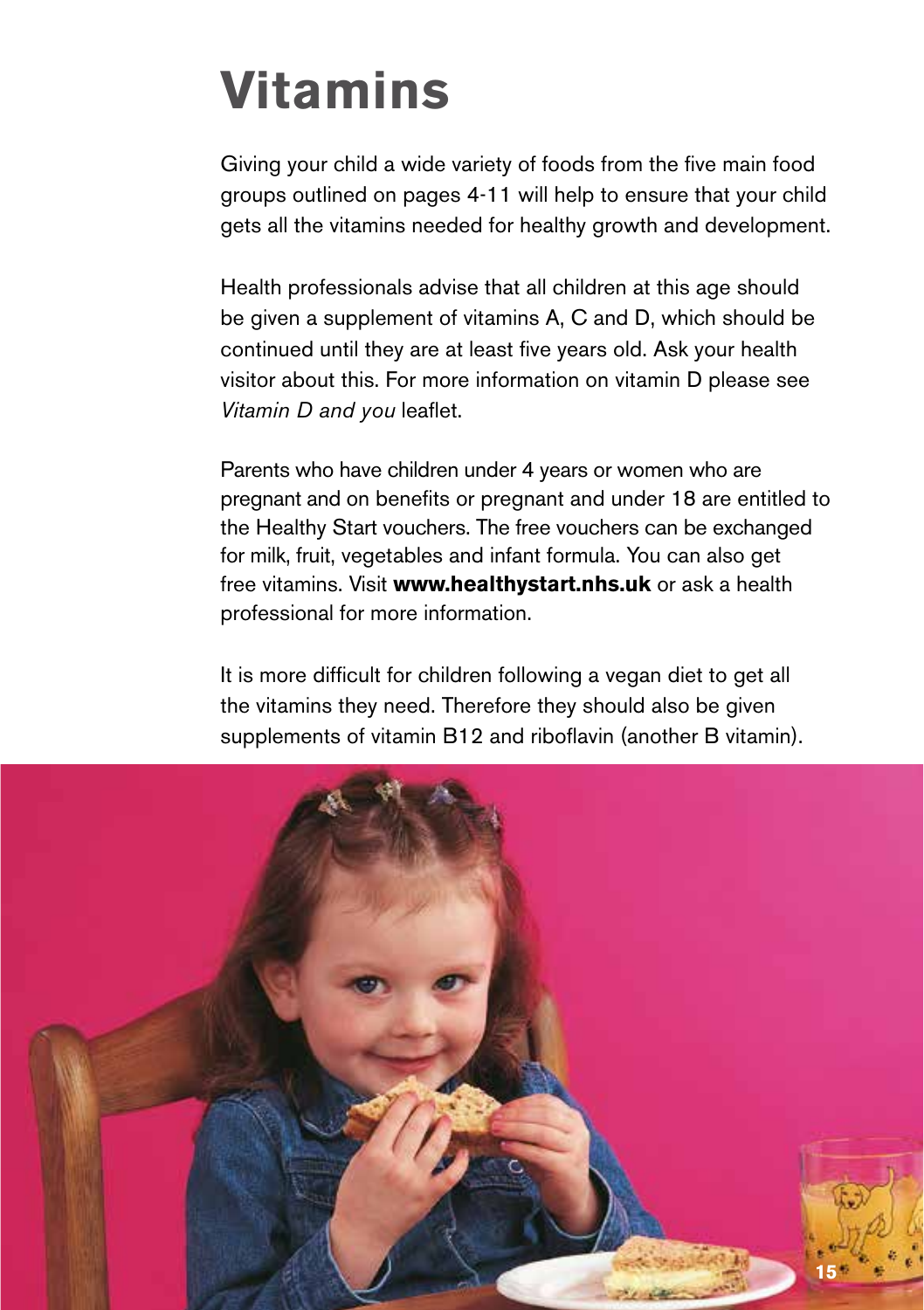# **Is your child vegetarian?**

There are different types of vegetarian eating patterns. Most vegetarians eat milk and milk products, and some may eat eggs, fish and/or chicken. Vegans do not eat any foods that have come from animals.

Vegetarian or vegan diets can be healthy, providing that a wide variety of foods is eaten. When meat and animal products are avoided, you should take extra care to ensure that your child gets all the protein, vitamins, iron and other minerals they need. This is particularly important if your child is following a vegan diet. Include some of the following choices every day:

- pulses, such as lentils, peas, beans, baked beans, butter beans, chick peas;
- bean curd (tofu);
- soya protein (TVP);
- Quorn;
- nuts, either finely chopped, ground or nut butters (unless there is a family history of allergy - see *A word about nuts* page 9).

Vitamin C helps the body absorb iron from these foods, so it is important to include fruit, vegetables or well diluted, unsweetened pure orange juice at mealtimes.

If your child is following a vegan diet, you should give unsweetened calcium-fortified cows' milk alternatives such as soya or oat milks instead of cows' milk (check the label to make sure it contains at least 120mg of calcium per 100g).

Also refer to *Vitamins* page 15.

You can obtain further information and advice from your health professional or by visiting: https://www.nhs.uk/conditions/pregnancy-and-baby/vegetarianvegan-children/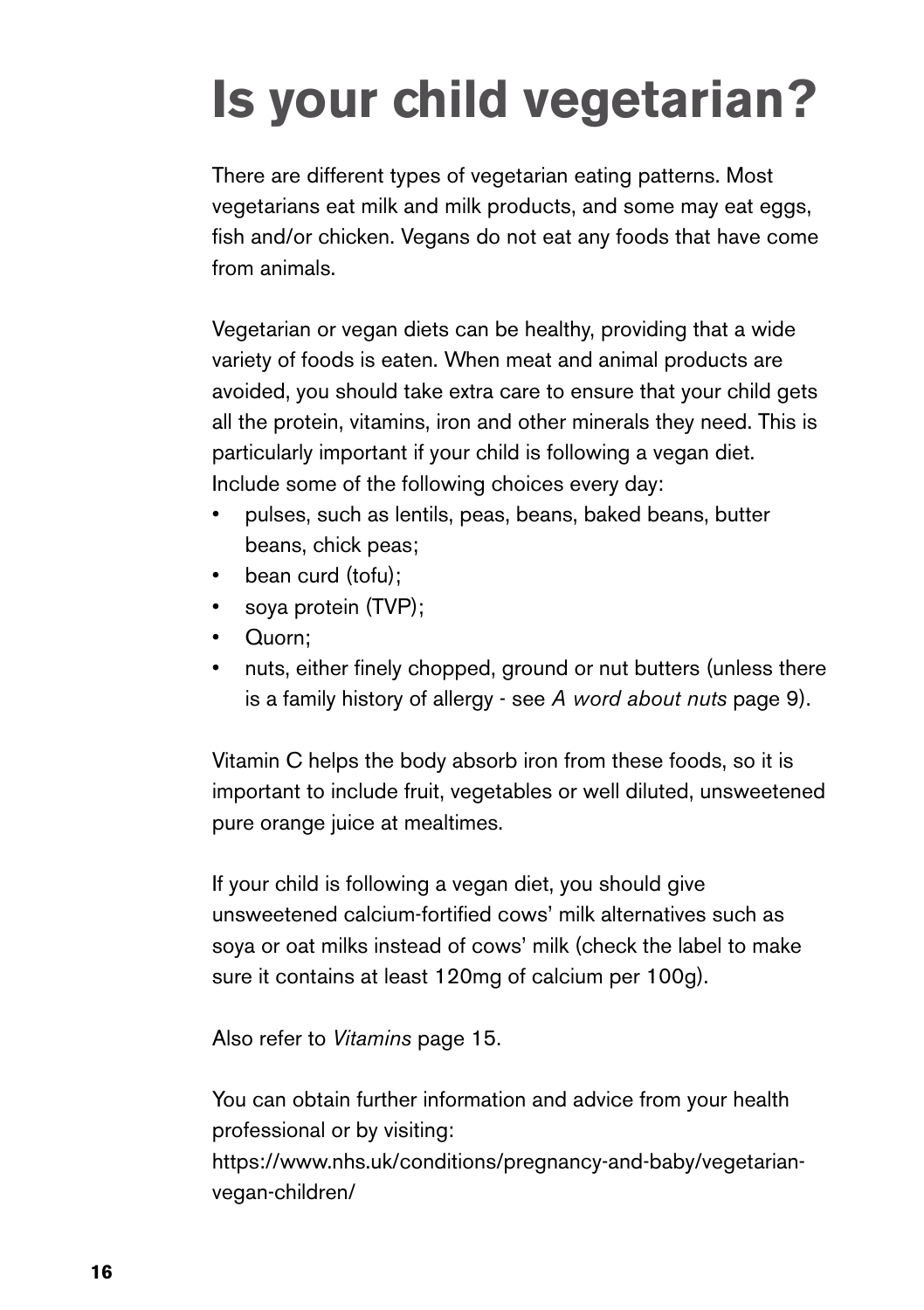# **A word about teeth**

It's never too early to protect your child's teeth.

- Begin to brush baby teeth twice a day every day as soon as they appear in the mouth (brush last thing at night and on one other occasion), using a small smear of fluoridated toothpaste. For children 0 to 3 years old use a fluoridated toothpaste containing no less than 1,000 ppm fluoride. For children 3-6 years old use a pea size amount of fluoridated toothpaste containing more than 1,000 ppm fluoride.
- Children need to be supervised while brushing their teeth until the age of seven.
- Try not to offer foods and drinks that are high in sugar between meals, as this is when they are most damaging to teeth.
- Spit out after brushing but do not rinse, this helps the fluoride stay around the teeth for longer, meaning there is longer protection.
- Register your baby with a dentist from the time the first tooth erupts (about 6 months of age) and continue to take them for dental examinations as regularly as your dentist recommends.

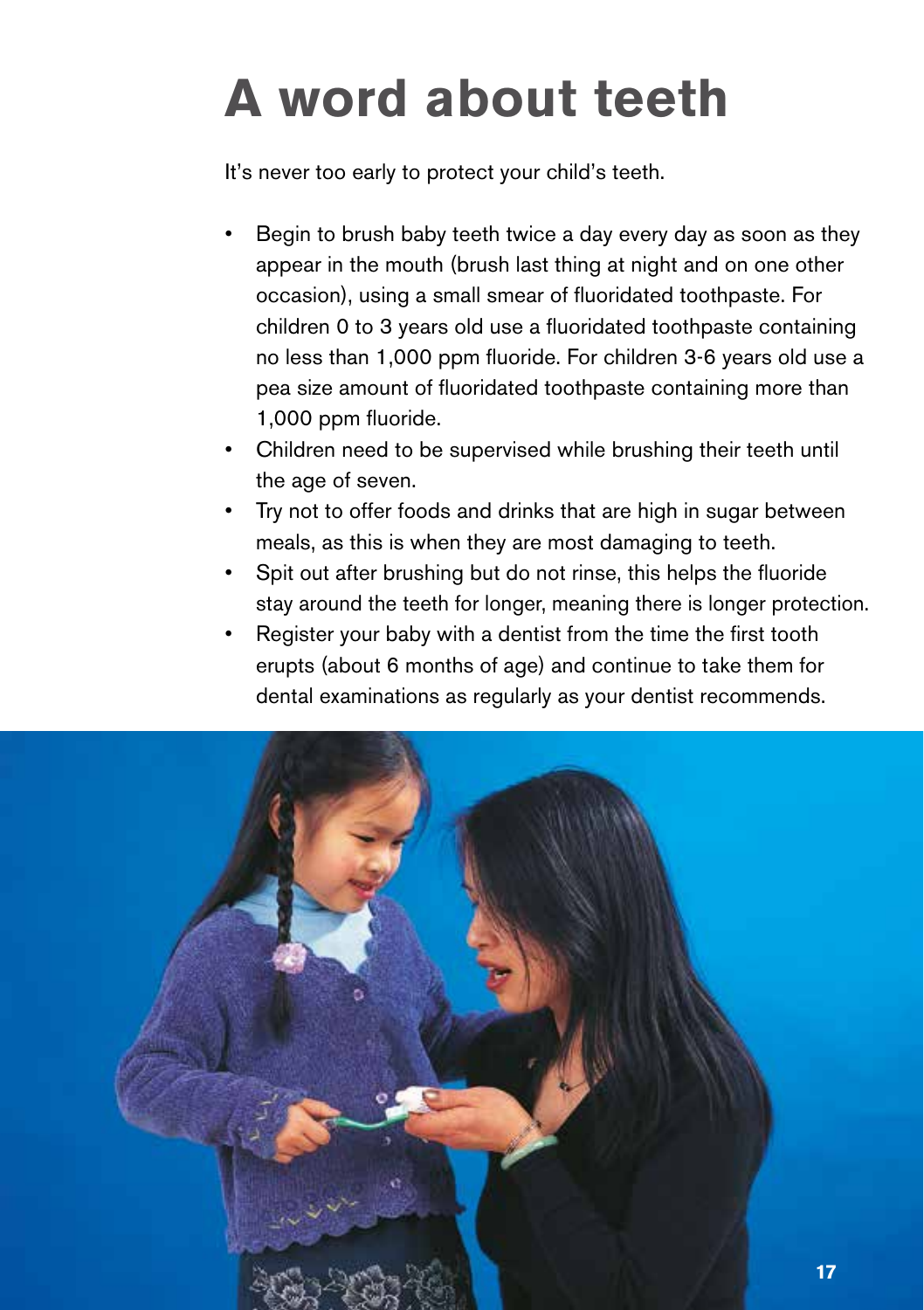## **Making the most of mealtimes**

Mealtimes are social occasions, which provide children with opportunities to learn table manners and practice their language skills. Try the following suggestions to make the most of mealtimes.

- Try to eat together most days and sit at the table.
- Try to involve your child in preparing food and serving it, when it is safe to do so. Allow your child to help with laying and clearing the table.
- Encourage your child to try all foods offered, but never force a child to eat.
- Offer finger foods of all kinds, particularly fruit and vegetables, as this will encourage your child to feed him/herself and try new foods.
- Try to use child-sized utensils and crockery, as this may make it easier for your child to learn to eat independently. This will be messy at first but it is important to allow your child to develop in this way.
- Make sure you allow enough time for your child to finish the meal or snack.
- Encourage good table manners.
- Try to avoid distractions such as television during meals and snacks.

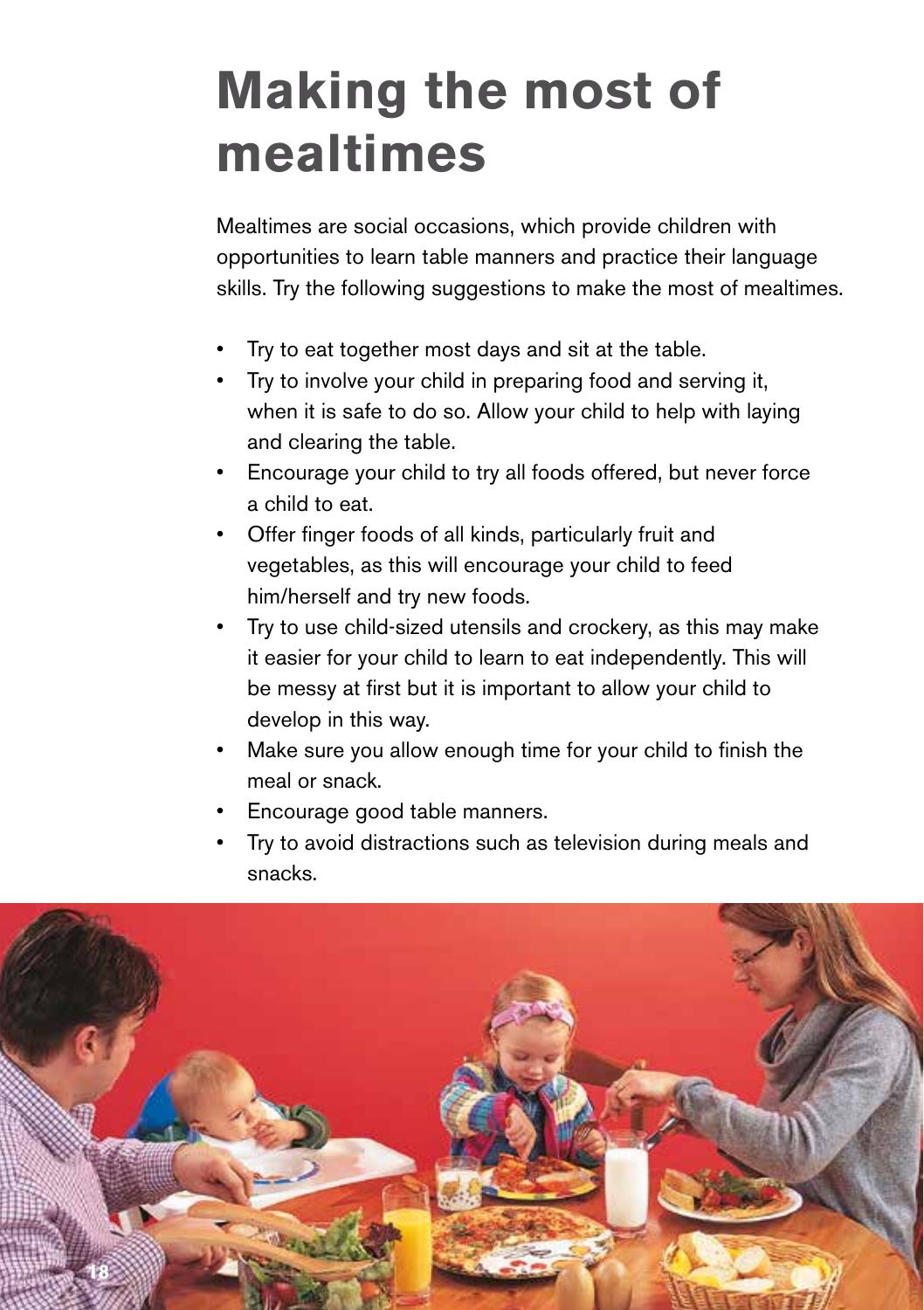### **Fussy eaters**

It is quite normal for a child to refuse a food occasionally. If your child refuses a snack or meal, gently encourage them to eat. If your child still refuses to eat, try the following suggestions.



- Remove the food without making a fuss and discard it. Don't offer alternatives wait until the next meal or snack time before offering food again.
- Try to keep relaxed, as this will help to ensure that your child enjoys meal and snack times rather than making them a battleground.
- Offer small helpings to begin with. You can then offer second helpings if your child wants more.
- Don't try to bribe children into eating food they don't want with the reward of a pudding or sweet snack.
- You may find it useful to take the attitude that a food refused is 'not liked today'. Just offer the food again a few days later, prepared in a different way, as this may be more acceptable.
- Try to identify possible reasons for your child's food refusal drinking continually throughout the day, or having frequent large snacks between meals can reduce the appetite for main meals.

### **Never force a child to eat.**

**Ask your Health Visitor for more help and advice on feeding your child.**